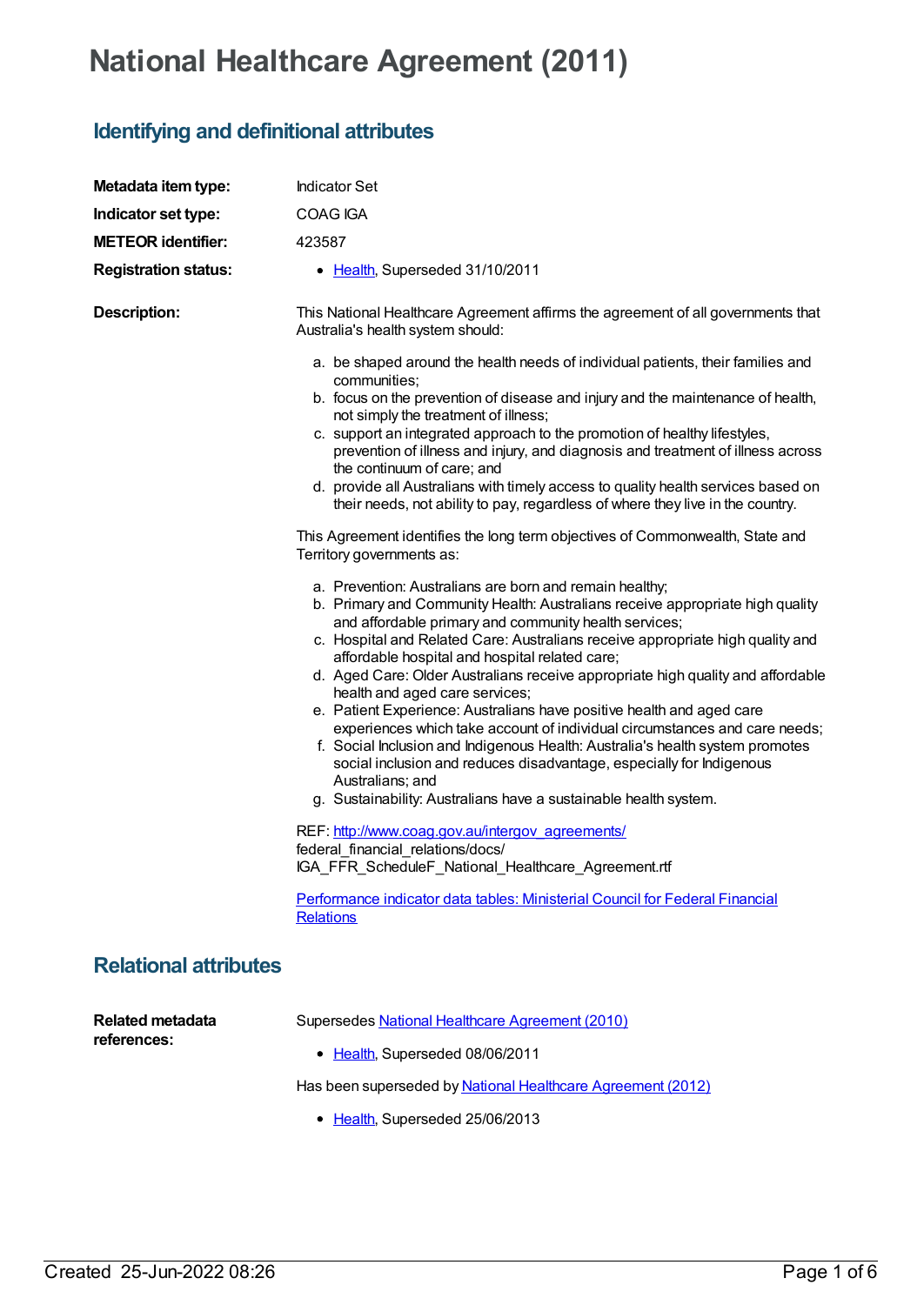| Outcome areas linked to<br>this Indicator set: | Aged CareHealth, Standard 07/07/2010                                                                                                                                                                                                                                                                   |
|------------------------------------------------|--------------------------------------------------------------------------------------------------------------------------------------------------------------------------------------------------------------------------------------------------------------------------------------------------------|
|                                                | Hospital and Related CareHealth, Standard 07/07/2010<br>National Health Performance Authority (retired), Retired 01/07/2016                                                                                                                                                                            |
|                                                | Patient ExperienceHealth, Standard 07/07/2010                                                                                                                                                                                                                                                          |
|                                                | PreventionHealth, Standard 07/07/2010                                                                                                                                                                                                                                                                  |
|                                                | Primary and Community HealthHealth, Standard 07/07/2010                                                                                                                                                                                                                                                |
|                                                | Social Inclusion and Indigenous HealthHealth, Standard 07/07/2010<br>Indigenous, Standard 11/09/2012                                                                                                                                                                                                   |
|                                                | SustainabilityHealth, Standard 07/07/2010                                                                                                                                                                                                                                                              |
| Indicators linked to this<br>Indicator set:    | National Healthcare Agreement: PB 01-Reduce the age-adjusted prevalence rate<br>for Type 2 diabetes to 2000 levels (equivalent to a national prevalence rate (for 25<br>years and over) of 7.1 per cent) within 15 years (Baseline specification), 2011<br>Health, Superseded 30/10/2011               |
|                                                | National Healthcare Agreement: PB 02-By 2018, reduce the national smoking rate<br>to 10 per cent of the population and halve the Indigenous smoking rate (Baseline<br>specification), 2011<br>Health, Superseded 30/10/2011                                                                            |
|                                                | National Healthcare Agreement: PB 03-By 2017, increase by five percentage<br>points the proportion of Australian adults and children at a healthy body weight, over<br>the 2009 baseline (Baseline specification), 2011<br>Health, Superseded 30/10/2011                                               |
|                                                | National Healthcare Agreement: PB 04-Within five years implement a nationally<br>consistent approach to activity-based funding for public hospital services, which<br>also reflects Community Service Obligations for small and regional hospital<br>services, 2011<br>Health, Superseded 30/10/2011   |
|                                                | National Healthcare Agreement: PB 05-By 2012-13, 80 per cent of emergency<br>department presentations are seen within clinically recommended triage times as<br>recommended by the Australasian College of Emergency Medicine, 2011<br>Health, Superseded 30/10/2011                                   |
|                                                | National Healthcare Agreement: PB 06-The rate of Staphylococcus aureus<br>(including MRSA) bacteraemia is no more than 2.0 per 10,000 occupied bed days<br>for acute care public hospitals by 2011-12 in each state and territory, 2011<br>Health, Superseded 30/10/2011                               |
|                                                | National Healthcare Agreement: PB 07-By 2014-15, improve the provision of<br>primary care and reduce the proportion of potentially preventable hospital<br>admissions by 7.6 per cent over the 2006-07 baseline to 8.5 per cent of total<br>hospital admissions, 2011<br>Health, Superseded 30/10/2011 |
|                                                | National Healthcare Agreement: PB 08-Close the life expectancy gap for<br>Indigenous Australians within a generation, 2011<br>Health, Superseded 30/10/2011                                                                                                                                            |
|                                                | National Healthcare Agreement: PB 09-Halve the mortality gap for Indigenous<br>children under five within a decade, 2011<br>Health, Superseded 30/10/2011                                                                                                                                              |
|                                                | National Healthcare Agreement: PI01-Proportion of babies born of low birth<br>weight, 2011<br>Health, Superseded 30/10/2011                                                                                                                                                                            |
|                                                | National Healthcare Agreement: PI02-Incidence of sexually transmissible<br>infections and blood-borne viruses, 2011<br>Health, Superseded 30/10/2011                                                                                                                                                   |
|                                                | National Healthcare Agreement: PI03-Incidence of end-stage kidney disease.<br>2011                                                                                                                                                                                                                     |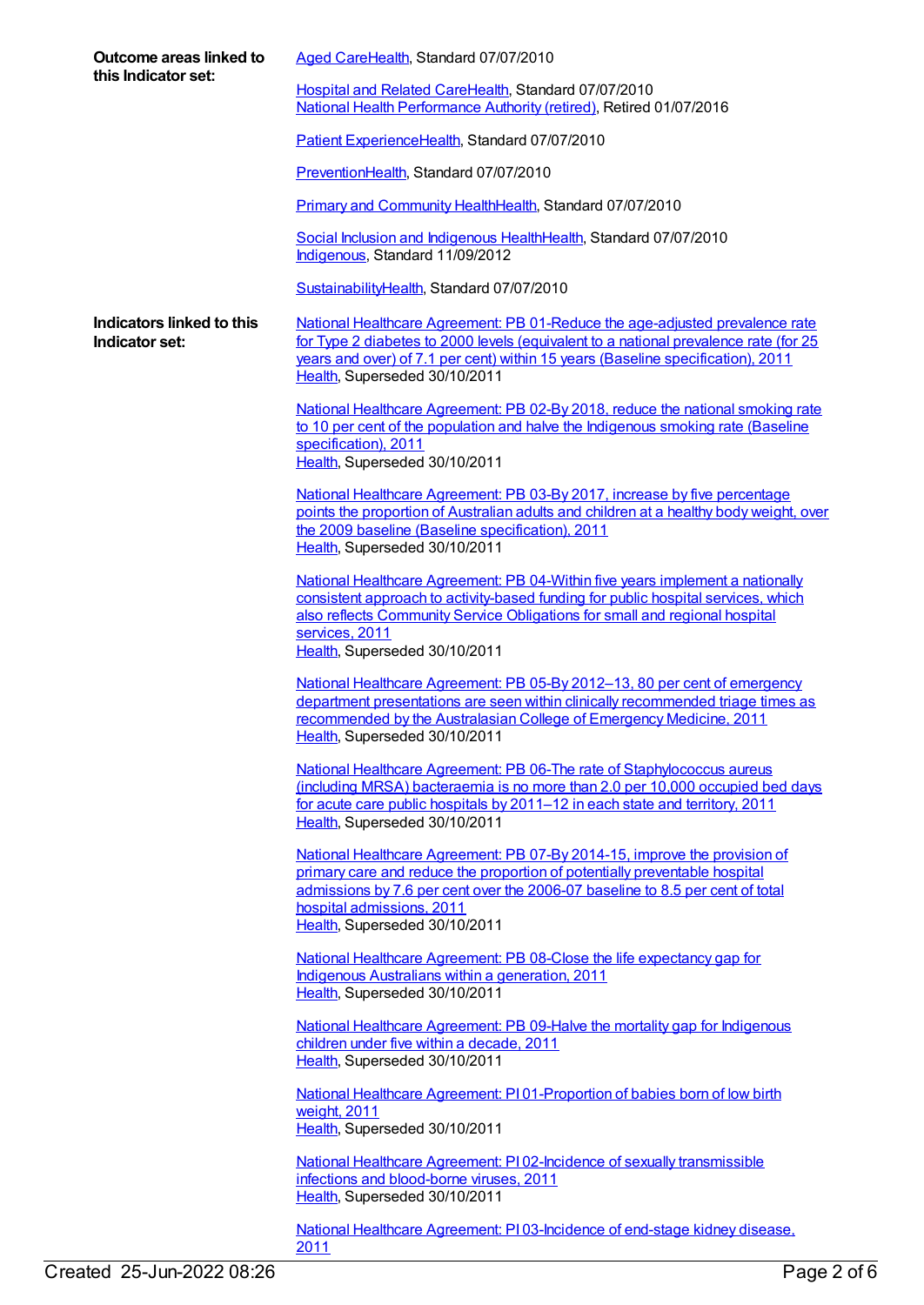[Health](https://meteor.aihw.gov.au/RegistrationAuthority/12), Superseded 30/10/2011

National Healthcare Agreement: PI [04-Incidence](https://meteor.aihw.gov.au/content/421693) of selected cancers, 2011 [Health](https://meteor.aihw.gov.au/RegistrationAuthority/12), Superseded 30/10/2011

National Healthcare Agreement: PI [05-Proportion](https://meteor.aihw.gov.au/content/421691) of persons obese, 2011 [Health](https://meteor.aihw.gov.au/RegistrationAuthority/12), Superseded 30/10/2011

National Healthcare Agreement: PI [06-Proportion](https://meteor.aihw.gov.au/content/421689) of adults who are daily smokers, 2011

[Health](https://meteor.aihw.gov.au/RegistrationAuthority/12), Superseded 30/10/2011

National Healthcare Agreement: PI [07-Proportion](https://meteor.aihw.gov.au/content/421687) of adults at risk of long-term harm from alcohol, 2011 [Health](https://meteor.aihw.gov.au/RegistrationAuthority/12), Superseded 30/10/2011

National Healthcare Agreement: PI [08-Proportion](https://meteor.aihw.gov.au/content/402398) of men reporting unprotected anal intercourse with casual male partners, 2011 [Health](https://meteor.aihw.gov.au/RegistrationAuthority/12), Superseded 30/10/2011

National Healthcare Agreement: PI [09-Immunisation](https://meteor.aihw.gov.au/content/421684) rates for vaccines in the national schedule, 2011 [Health](https://meteor.aihw.gov.au/RegistrationAuthority/12), Superseded 30/10/2011

National Healthcare [Agreement:](https://meteor.aihw.gov.au/content/421676) PI 10-Breast cancer screening rates, 2011 [Health](https://meteor.aihw.gov.au/RegistrationAuthority/12), Superseded 30/10/2011

National Healthcare [Agreement:](https://meteor.aihw.gov.au/content/421674) PI 11-Cervical screening rates, 2011 [Health](https://meteor.aihw.gov.au/RegistrationAuthority/12), Superseded 30/10/2011

National Healthcare [Agreement:](https://meteor.aihw.gov.au/content/421662) PI 12-Bowel cancer screening rates, 2011 [Health](https://meteor.aihw.gov.au/RegistrationAuthority/12), Superseded 30/10/2011

National Healthcare Agreement: PI [13-Proportion](https://meteor.aihw.gov.au/content/421660) of children with 4th year developmental health check, 2011 [Health](https://meteor.aihw.gov.au/RegistrationAuthority/12), Superseded 30/10/2011

National Healthcare [Agreement:](https://meteor.aihw.gov.au/content/402424) PI 14-Waiting times for GPs, 2011 [Health](https://meteor.aihw.gov.au/RegistrationAuthority/12), Superseded 30/10/2011

National Healthcare [Agreement:](https://meteor.aihw.gov.au/content/402296) PI 15-Waiting times for public dentistry, 2011 [Health](https://meteor.aihw.gov.au/RegistrationAuthority/12), Superseded 30/10/2011

National Healthcare [Agreement:](https://meteor.aihw.gov.au/content/402433) PI 16-People deferring access to GPs, medical specialists or prescribed medications due to cost, 2011 [Health](https://meteor.aihw.gov.au/RegistrationAuthority/12), Superseded 30/10/2011

National Healthcare Agreement: PI [17-Proportion](https://meteor.aihw.gov.au/content/402420) of people with diabetes with HbA1c below 7%, 2011 [Health](https://meteor.aihw.gov.au/RegistrationAuthority/12), Superseded 30/10/2011

National Healthcare Agreement: PI 18-Life [expectancy,](https://meteor.aihw.gov.au/content/421657) 2011 [Health](https://meteor.aihw.gov.au/RegistrationAuthority/12), Superseded 30/10/2011

National Healthcare [Agreement:](https://meteor.aihw.gov.au/content/421655) PI 19-Infant and young child mortality rate, 2011 [Health](https://meteor.aihw.gov.au/RegistrationAuthority/12), Superseded 30/10/2011

National Healthcare Agreement: PI [20-Potentially](https://meteor.aihw.gov.au/content/421653) avoidable deaths, 2011 [Health](https://meteor.aihw.gov.au/RegistrationAuthority/12), Superseded 31/10/2011

National Healthcare Agreement: PI [21-Treatment](https://meteor.aihw.gov.au/content/421651) rates for mental illness, 2011 [Health](https://meteor.aihw.gov.au/RegistrationAuthority/12), Superseded 31/10/2011

National Healthcare Agreement: PI 22-Selected potentially preventable [hospitalisations,](https://meteor.aihw.gov.au/content/421649) 2011 [Health](https://meteor.aihw.gov.au/RegistrationAuthority/12), Superseded 31/10/2011

National Healthcare Agreement: PI [23-Selected](https://meteor.aihw.gov.au/content/421647) potentially avoidable GP-type presentations to emergency departments, 2011 [Health](https://meteor.aihw.gov.au/RegistrationAuthority/12), Superseded 31/10/2011

National Healthcare [Agreement:](https://meteor.aihw.gov.au/content/421644) PI 24-GP-type services, 2011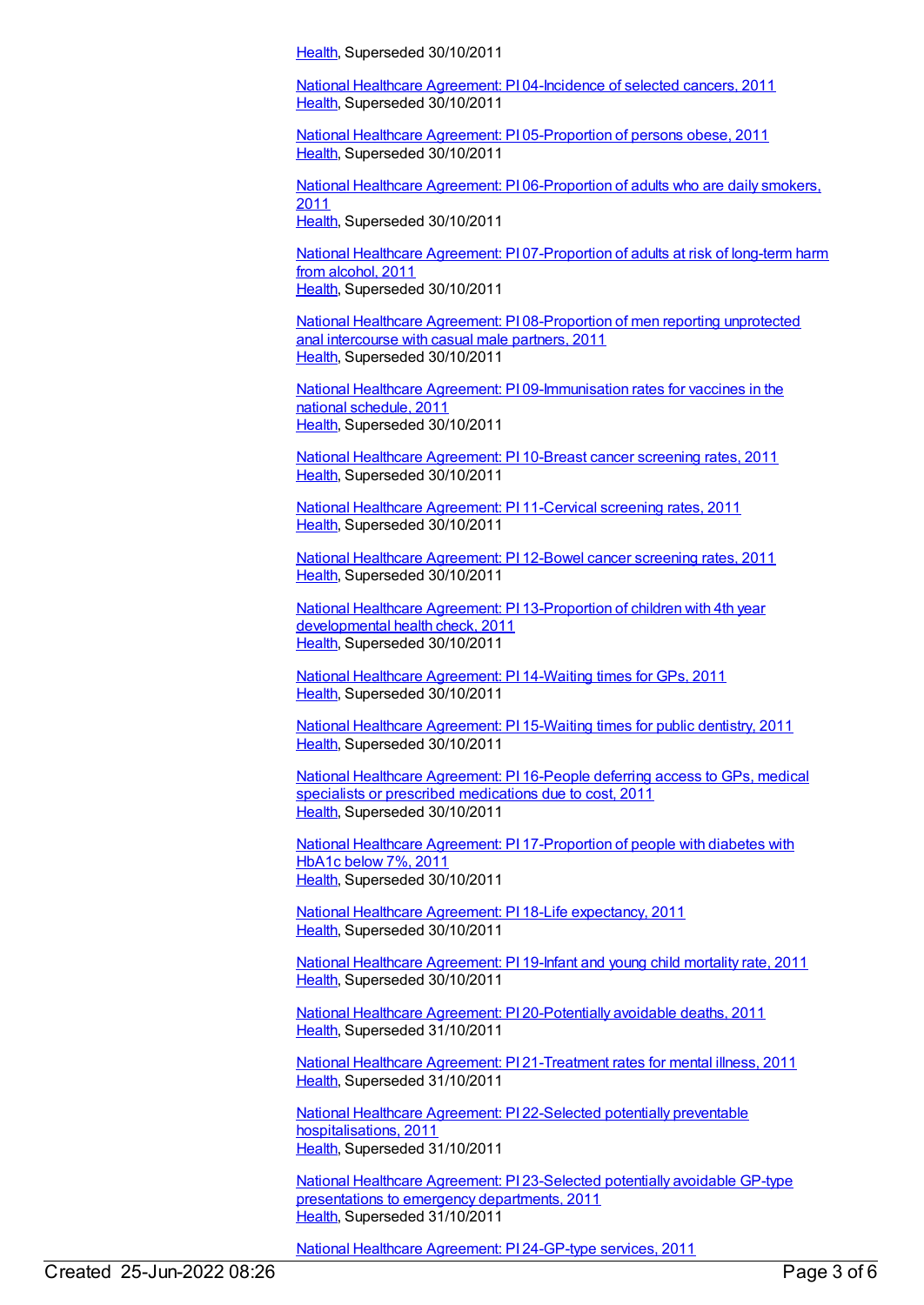[Health](https://meteor.aihw.gov.au/RegistrationAuthority/12), Superseded 30/10/2011

National Healthcare Agreement: PI [25-Specialist](https://meteor.aihw.gov.au/content/421642) services, 2011 [Health](https://meteor.aihw.gov.au/RegistrationAuthority/12), Superseded 30/10/2011

National Healthcare [Agreement:](https://meteor.aihw.gov.au/content/421640) PI 26-Dental services, 2011 [Health](https://meteor.aihw.gov.au/RegistrationAuthority/12), Superseded 31/10/2011

National Healthcare Agreement: PI [27-Optometry](https://meteor.aihw.gov.au/content/421638) services, 2011 [Health](https://meteor.aihw.gov.au/RegistrationAuthority/12), Superseded 31/10/2011

National Healthcare [Agreement:](https://meteor.aihw.gov.au/content/421636) PI 28-Public sector community mental health services, 2011 [Health](https://meteor.aihw.gov.au/RegistrationAuthority/12), Superseded 31/10/2011

National Healthcare [Agreement:](https://meteor.aihw.gov.au/content/421633) PI 29-Private sector mental health services, 2011 [Health](https://meteor.aihw.gov.au/RegistrationAuthority/12), Superseded 30/10/2011

National Healthcare Agreement: PI [30-Proportion](https://meteor.aihw.gov.au/content/421631) of people with diabetes with a GP annual cycle of care, 2011 [Health](https://meteor.aihw.gov.au/RegistrationAuthority/12), Superseded 31/10/2011

National Healthcare Agreement: PI [31-Proportion](https://meteor.aihw.gov.au/content/421629) of people with asthma with a written asthma plan, 2011 [Health](https://meteor.aihw.gov.au/RegistrationAuthority/12), Superseded 31/10/2011

National Healthcare Agreement: PI [32-Proportion](https://meteor.aihw.gov.au/content/421627) of people with mental illness with GP treatment plans, 2011 [Health](https://meteor.aihw.gov.au/RegistrationAuthority/12), Superseded 31/10/2011

National Healthcare [Agreement:](https://meteor.aihw.gov.au/content/421625) PI 33-Women with at least one antenatal visit in the first trimester of pregnancy, 2011 [Health](https://meteor.aihw.gov.au/RegistrationAuthority/12), Superseded 31/10/2011

National Healthcare [Agreement:](https://meteor.aihw.gov.au/content/421623) PI 34-Waiting times for elective surgery, 2011 [Health](https://meteor.aihw.gov.au/RegistrationAuthority/12), Superseded 31/10/2011

National Healthcare [Agreement:](https://meteor.aihw.gov.au/content/421621) PI 35-Waiting times for emergency department care, 2011 [Health](https://meteor.aihw.gov.au/RegistrationAuthority/12), Superseded 31/10/2011

National Healthcare [Agreement:](https://meteor.aihw.gov.au/content/402439) PI 36-Waiting times for admission following emergency department care, 2011 [Health](https://meteor.aihw.gov.au/RegistrationAuthority/12), Superseded 31/10/2011

National Healthcare Agreement: PI 37-Waiting times for [radiotherapy](https://meteor.aihw.gov.au/content/402443) and orthopaedic specialists, 2011 [Health](https://meteor.aihw.gov.au/RegistrationAuthority/12), Superseded 31/10/2011

National Healthcare [Agreement:](https://meteor.aihw.gov.au/content/403062) PI 38-Adverse drug events in hospitals, 2011 [Health](https://meteor.aihw.gov.au/RegistrationAuthority/12), Superseded 31/10/2011

National Healthcare Agreement: PI [39-Healthcare-associated](https://meteor.aihw.gov.au/content/421616) Staphylococcus aureus (including MRSA) bacteraemia in acute care hospitals, 2011 [Health](https://meteor.aihw.gov.au/RegistrationAuthority/12), Superseded 31/10/2011

National Healthcare Agreement: PI [40-Pressure](https://meteor.aihw.gov.au/content/403136) ulcers in hospitals, 2011 [Health](https://meteor.aihw.gov.au/RegistrationAuthority/12), Superseded 31/10/2011

National Healthcare [Agreement:](https://meteor.aihw.gov.au/content/421611) PI 41-Falls resulting in patient harm in hospitals, 2011 [Health](https://meteor.aihw.gov.au/RegistrationAuthority/12), Superseded 31/10/2011

National Healthcare Agreement: PI [42-Intentional](https://meteor.aihw.gov.au/content/421609) self-harm in hospitals, 2011 [Health](https://meteor.aihw.gov.au/RegistrationAuthority/12), Superseded 31/10/2011

National Healthcare Agreement: PI [43-Unplanned/unexpected](https://meteor.aihw.gov.au/content/421607) readmissions within 28 days of selected surgical admissions, 2011 [Health](https://meteor.aihw.gov.au/RegistrationAuthority/12), Superseded 31/10/2011

National Healthcare [Agreement:](https://meteor.aihw.gov.au/content/421604) PI 44-Survival of people diagnosed with cancer, 2011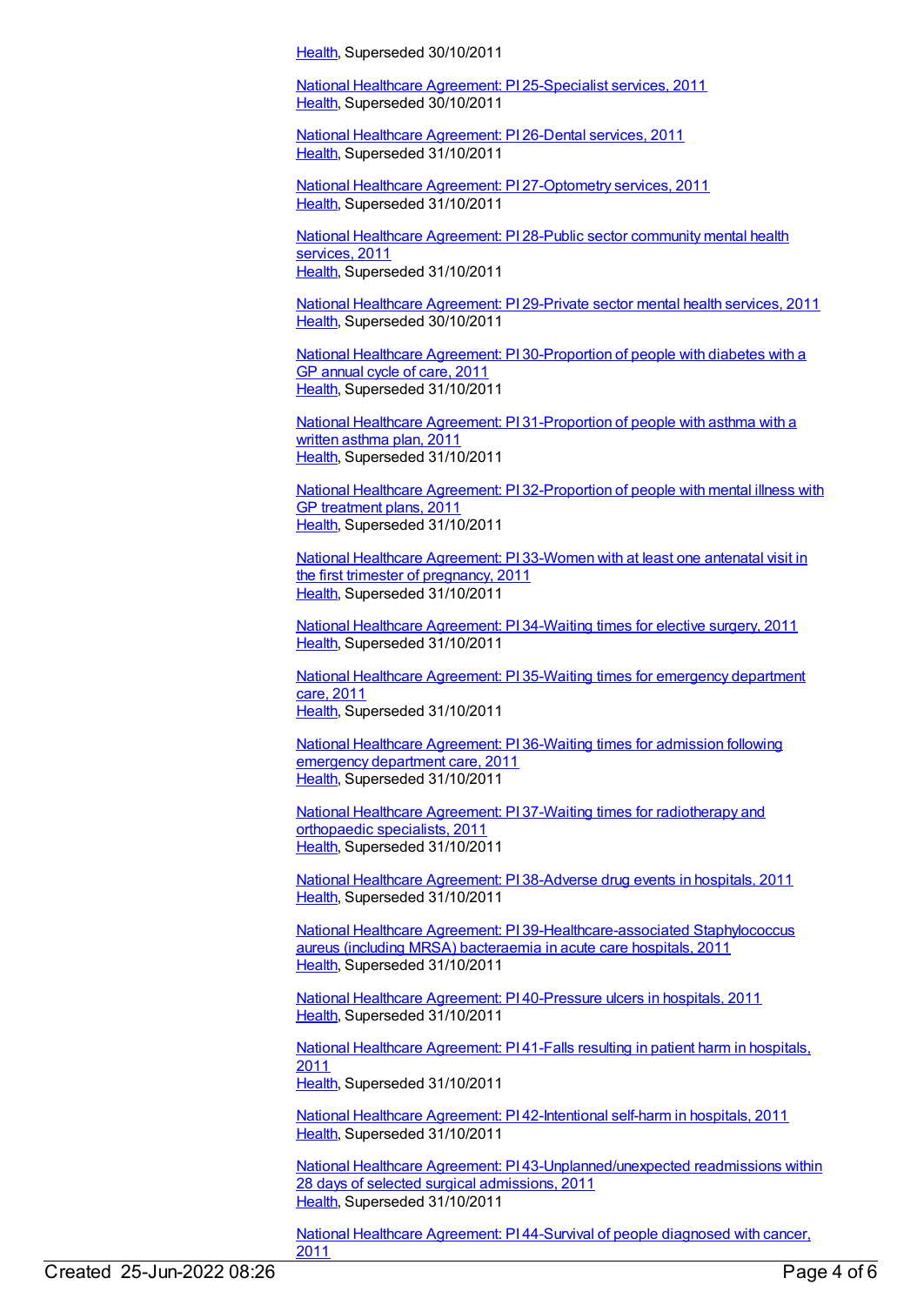[Health](https://meteor.aihw.gov.au/RegistrationAuthority/12), Superseded 31/10/2011

National Healthcare Agreement: PI 45-Rates of services: Overnight [separations,](https://meteor.aihw.gov.au/content/421602) 2011 [Health](https://meteor.aihw.gov.au/RegistrationAuthority/12), Superseded 31/10/2011

National Healthcare [Agreement:](https://meteor.aihw.gov.au/content/421600) PI 46-Rates of services: Outpatient occasions of service, 2011 [Health](https://meteor.aihw.gov.au/RegistrationAuthority/12), Superseded 31/10/2011

National Healthcare [Agreement:](https://meteor.aihw.gov.au/content/421598) PI 47-Rates of services: Non-acute care separations, 2011 [Health](https://meteor.aihw.gov.au/RegistrationAuthority/12), Superseded 31/10/2011

National Healthcare [Agreement:](https://meteor.aihw.gov.au/content/421596) PI 48-Rates of services: Hospital procedures, 2011 [Health](https://meteor.aihw.gov.au/RegistrationAuthority/12), Superseded 31/10/2011

National Healthcare Agreement: PI [49-Residential](https://meteor.aihw.gov.au/content/421561) and community aged care services per 1,000 population aged 70+ years, 2011 [Health](https://meteor.aihw.gov.au/RegistrationAuthority/12), Superseded 31/10/2011

National Healthcare Agreement: PI [50-Staphylococcus](https://meteor.aihw.gov.au/content/403151) aureus (including MRSA) bacteraemia in residential aged care, 2011 [Health](https://meteor.aihw.gov.au/RegistrationAuthority/12), Superseded 31/10/2011

National Healthcare Agreement: PI [51-Pressure](https://meteor.aihw.gov.au/content/403161) ulcers in residential aged care, 2011 [Health](https://meteor.aihw.gov.au/RegistrationAuthority/12), Superseded 31/10/2011

National Healthcare [Agreement:](https://meteor.aihw.gov.au/content/421559) PI 52-Falls in residential aged care resulting in patient harm and treated in hospital, 2011 [Health](https://meteor.aihw.gov.au/RegistrationAuthority/12), Superseded 31/10/2011

National Healthcare [Agreement:](https://meteor.aihw.gov.au/content/421552) PI 53-Older people receiving aged care services, 2011 [Health](https://meteor.aihw.gov.au/RegistrationAuthority/12), Superseded 31/10/2011

National Healthcare Agreement: PI 54-Aged care [assessments](https://meteor.aihw.gov.au/content/421550) completed, 2011 [Health](https://meteor.aihw.gov.au/RegistrationAuthority/12), Superseded 31/10/2011

National Healthcare [Agreement:](https://meteor.aihw.gov.au/content/421548) PI 55-Younger people with disabilities using residential, CACP, and EACH aged care services, 2011 [Health](https://meteor.aihw.gov.au/RegistrationAuthority/12), Superseded 31/10/2011

National Healthcare [Agreement:](https://meteor.aihw.gov.au/content/421544) PI 56-People aged 65 years or over receiving sub-acute services, 2011 [Health](https://meteor.aihw.gov.au/RegistrationAuthority/12), Superseded 31/10/2011

National Healthcare [Agreement:](https://meteor.aihw.gov.au/content/403166) PI 57-Hospital patient days used by those eligible and waiting for residential aged care, 2011 [Health](https://meteor.aihw.gov.au/RegistrationAuthority/12), Superseded 31/10/2011

National Healthcare Agreement: PI 58-Patient [satisfaction/experience,](https://meteor.aihw.gov.au/content/402446) 2011 [Health](https://meteor.aihw.gov.au/RegistrationAuthority/12), Superseded 31/10/2011

National Healthcare Agreement: PI [59-Age-standardised](https://meteor.aihw.gov.au/content/421594) mortality by major cause of death, 2011 [Health](https://meteor.aihw.gov.au/RegistrationAuthority/12), Superseded 31/10/2011

National Healthcare [Agreement:](https://meteor.aihw.gov.au/content/421592) PI 60-Access to services by type of service compared to need, 2011 [Health](https://meteor.aihw.gov.au/RegistrationAuthority/12), Superseded 31/10/2011

National Healthcare Agreement: PI [61-Teenage](https://meteor.aihw.gov.au/content/421590) birth rate, 2011 [Health](https://meteor.aihw.gov.au/RegistrationAuthority/12), Superseded 31/10/2011

National Healthcare Agreement: PI [62-Hospitalisation](https://meteor.aihw.gov.au/content/421587) for injury and poisoning, 2011 [Health](https://meteor.aihw.gov.au/RegistrationAuthority/12), Superseded 31/10/2011